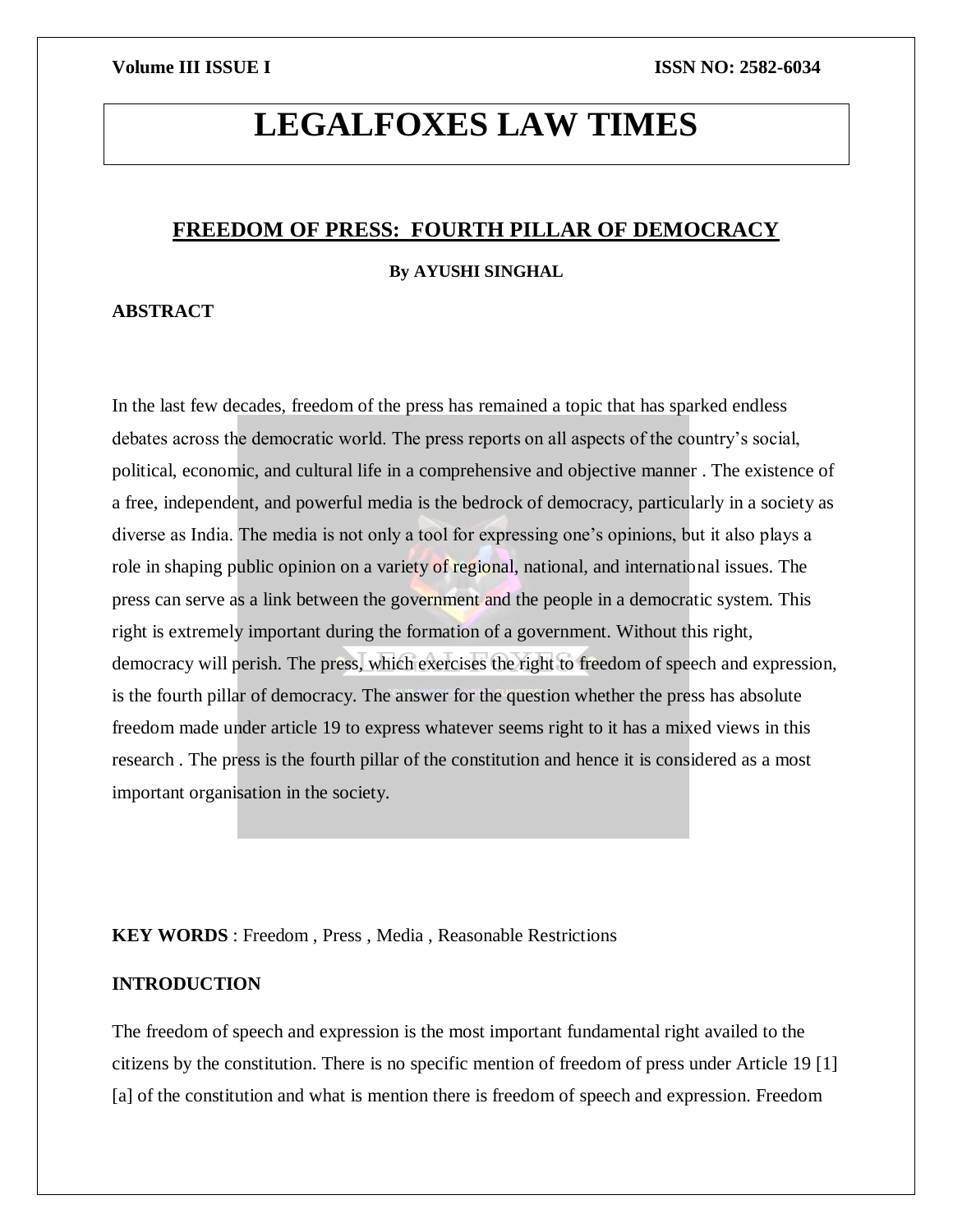the most critical constitutional right granted to people by the constitution is freedom of speech and expression. Article 19 [1] [a] of the constitution does not specifically mention freedom of the press, but it does mention freedom of speech and expression. The framers of the Indian Constitution found freedom of the press to be an integral component of freedom of speech and expression. In the cases of RomeshThaper vs. State of Madras and BrijBhushan vs. State of Delhi, the Supreme Court assumed that press freedom was an indispensable part of the right to free speech and expression.

### **FREEDOM OF PRESS**

PatanjaliSastri J. observed in RomeshThaper that freedom of speech and expression included idea of dissemination, and that freedom was guaranteed by freedom of circulation. The First Amendment to the United States Constitution guarantees freedom of the press and speech, expressly stating that this freedom shall not be abridged by legislation. It's not that Indian leaders were unaware of the US First Amendment or of Thomas Jefferson's famous statement, "Were it left to me to determine whether we should have a government without newspapers or newspapers with government," People must have the right to express their feelings and make their opinions known to the general public in order to uphold the democratic way of life. The press, as a powerful medium of mass communication, should be allowed to play its part in constructing a strong and sustainable society. Citizens' press freedom would be harmed if they were denied the ability to influence public opinion. Aside from the Constitution's limitations on the press, there are a number of other laws that limit press freedom and the citizen's right to know, as well as the right to freedom of speech and expression. They are all in effect for the sake of maintaining public order, sovereignty, and state security. The Preamble of the Indian Constitution guarantees all people, among other things, freedom of thinking, speech, belief, religion, and worship.

### **IMPORTANCE OF FREEDOM OF PRESS**

The Preamble of the Constitution establishes the constitutional importance of freedom of speech, which is transformed into a fundamental and human right in Article 19<sup>[1]</sup> [a]as "freedom of speech and expression." In India, freedom of the press is implied by Article 19[1] [a] of the Indian Constitution, which guarantees freedom of speech and expression. All people have the right to freedom of speech and expression, according to Article 19[1] [a]. However, under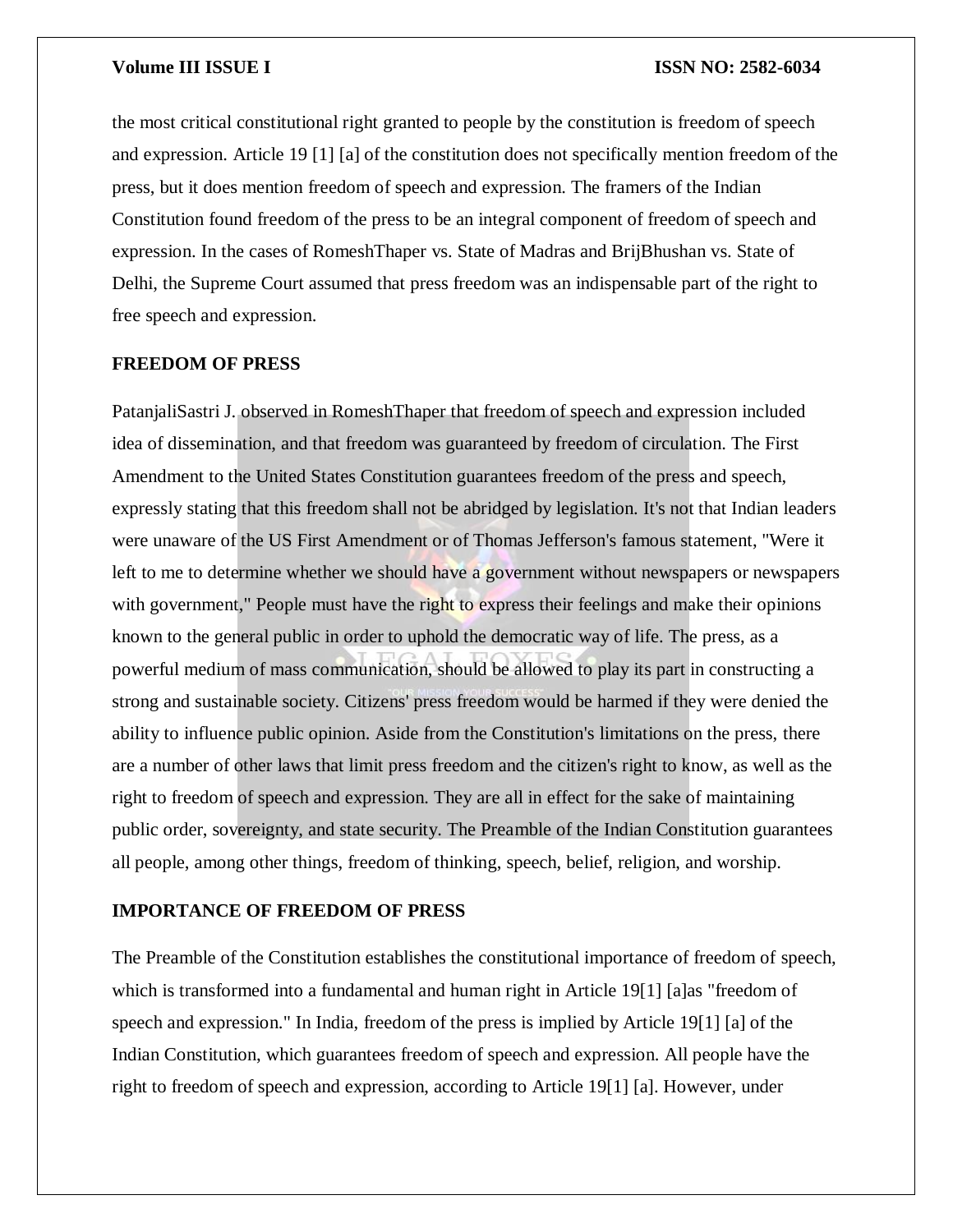Article 19[2], fair limitations on the expression of this right for specific purposes apply . It is self-evident that every citizen must have the right to participate in the democratic process, and that free and open discussion of public issues is necessary for him to intelligently exercise his right to vote. This clarifies India's constitutional perspective on press freedom. The "right of the people to know" is a basic concept involved in press freedom. As a result, it has gained widespread support from all those who believe in the free flow of information and citizen participation in government; it is the primary responsibility of all national courts to protect this right and invalidate any legislation or administrative acts that obstruct it. In light of the observations made by the Hon'ble Supreme Court in various judgments and the opinions expressed by various jurists, it is clear that press freedom stems from the freedom of speech granted to "all people" by Article 19[1] [a].

### **ARTICLE 19 AND FREEDOM OF PRESS**

Article 19[1] [a]of the Indian Constitution, which guarantees freedom of speech and expression under Part III, includes a provision for press freedom (fundamental rights). It does not specifically mention "freedom of the press" anywhere, but it is clear from this Constituent Assembly debate when Dr. Bhim Rao Ambedkar responds to a question about "Article 19 not including 'freedom of the press'". Press freedom is considered a "species" of which freedom of expression is a genus. As a result of its status as a right arising from freedom of speech, the freedom of the press in India enjoys a higher status than the freedom of speech enjoyed by citizens, and the press enjoy privilege as such distinct from citizen freedom. In several cases, the Supreme Court has emphasised the importance of maintaining press freedom in a democratic society. The press works to advance the public interest by publishing facts and opinions that a democratic electorate would be unable to make informed decisions without. Articles and news are published in the press on a regular basis to expose the government's flaws.

### **SCOPE**

### **Freedom to spread information**

Press freedom is meaningless without this freedom. Though this right is implicit in freedom of expression, it is made explicit in RomeshThapar v State of Madras. The main distinction between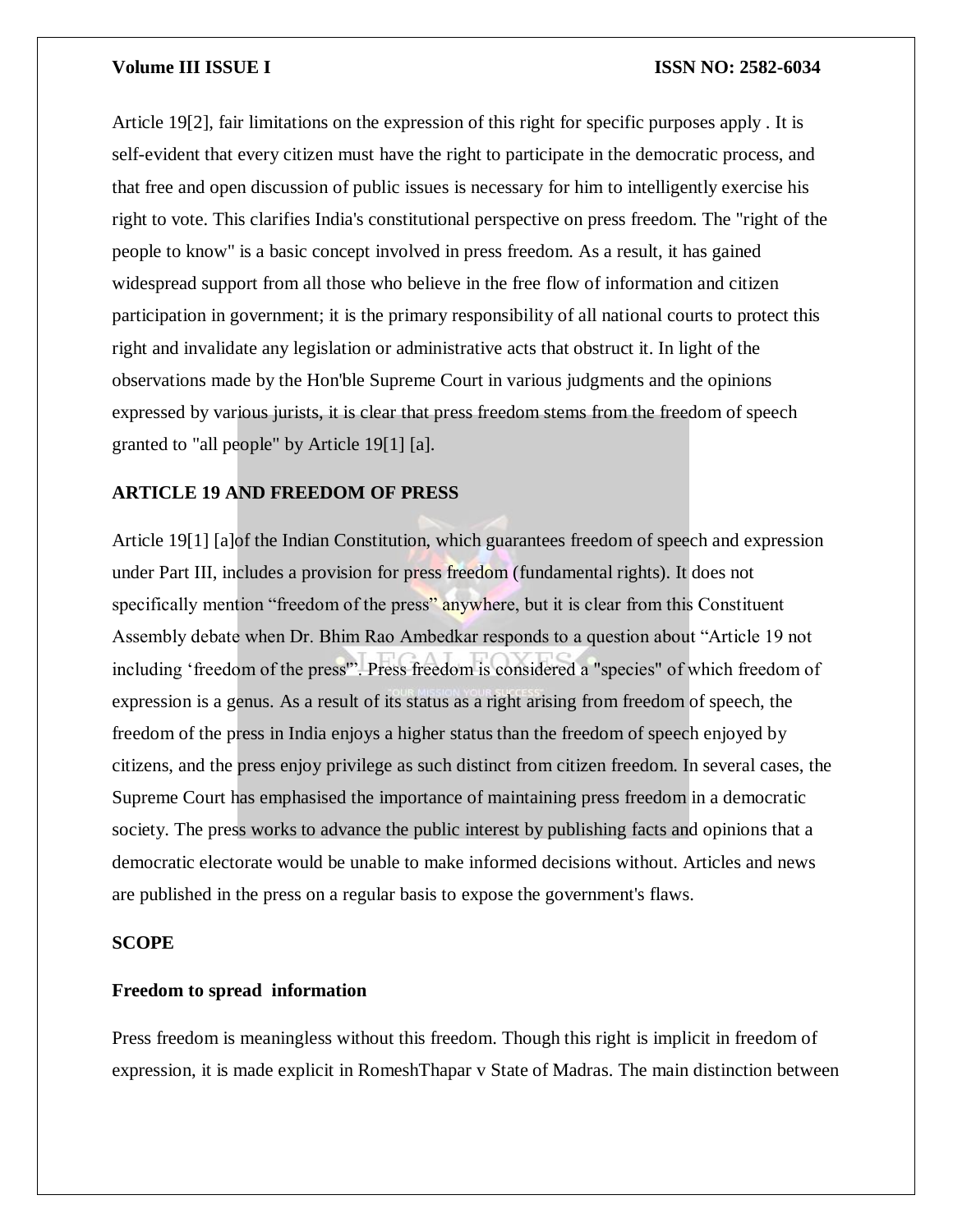press freedom and individual freedom of expression is that an individual cannot communicate with the masses on his own, whereas a press can through its publications on various mediums.

### **Freedom to criticize**

Individuals and the press have the right to criticise the government, its officials, policies, actions, laws, and statements, among other things. The press, on the other hand, cannot abuse this right by inciting the public against the government or by aiding riots, rebels, mutiny, or state or government insecurity.

### **Freedom to receive the information**

Once again, the heart of the freedom of the press is at stake. If the press is not equipped with information, it will be unable to provide knowledge to the public, and thus the right to freedom of expression will be rendered useless because there will be no access to information on which anything can be expressed.

### **Freedom to conduct interview**

This right is necessary in order to bring in firsthand knowledge from experts on specific subjects and to educate the general public. Though this right is not absolute, it does come with three limitations:

- 1. The interview will only take place with the interviewee's consent;
- 2. The interview will end when the interviewee requests it;
- 3. The interviewer cannot compel the interviewee to respond.

### **Freedom to attend and report legislative proceedings**

We have the right under Article 361 of the Constitution to publish a kosher report of parliamentary proceedings. The only restriction on this freedom is that such publications must not be made with a malicious intent. When the right to report legislative proceedings, which is implicitly contemplated in the right of expression (A.19), conflicts with parliamentary privileges (A.105 and A. 194), the right to speech and expression takes precedence. The live telecast of parliamentary proceedings is now required.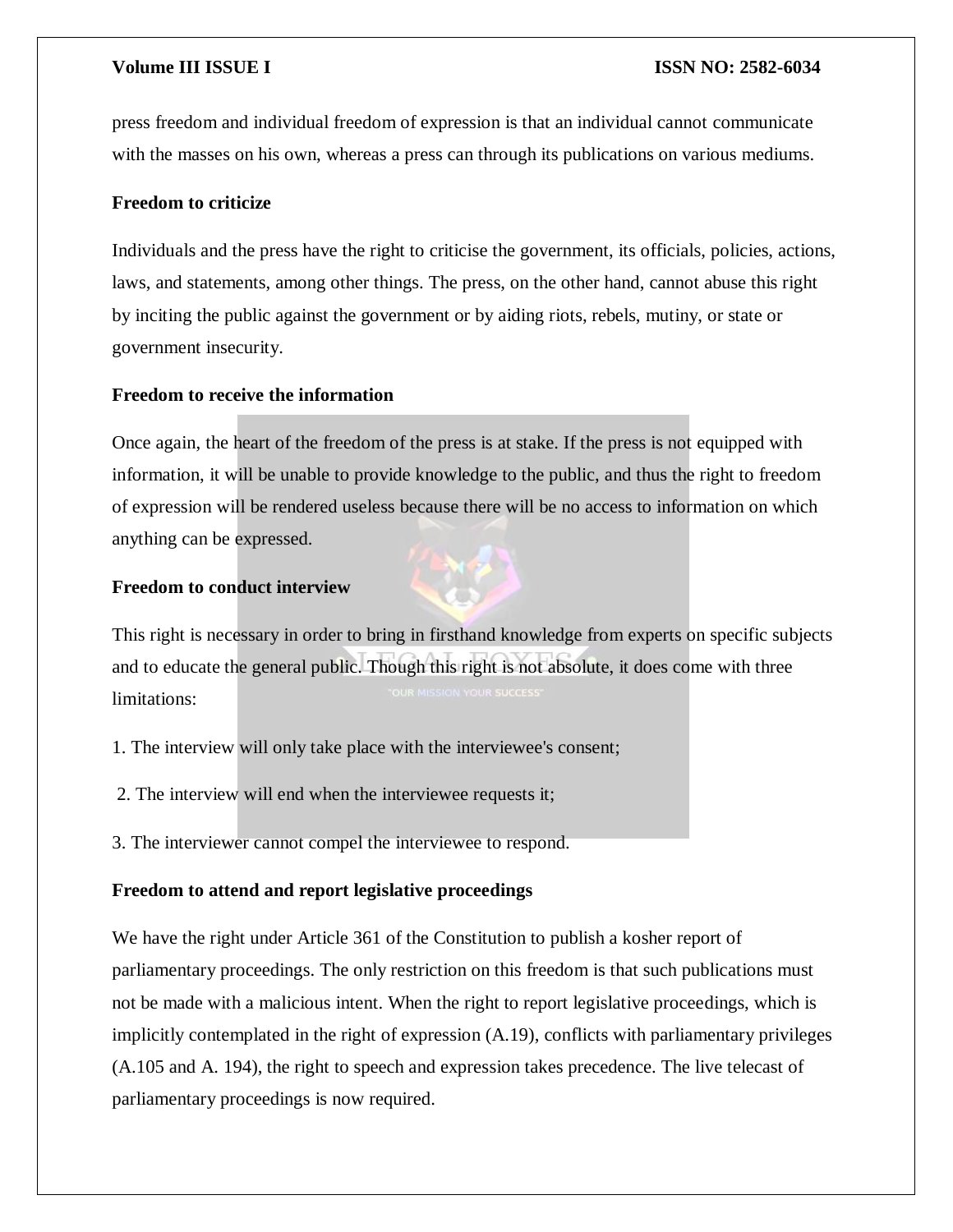### **Freedom to broadcast**

Power to broadcast is essential in today's technological age because it is one of the primary channels for disseminating information. This right encompasses not only broadcasting on news channels and radio stations, but also online activities such as websites, blogs, and mobile applications. On platforms like Alt News, ThePrint, TheWire, Quint, and others, we've seen some of the most trustworthy journalism.

### **REASONABLE LIMITATIONS ON PRESS' FREEDOM**

We all know that unrestricted freedom, or liberty without any reasonable limitations, always undermines the very purpose of granting that freedom in the first place, namely, to empower individuals, as it backfires and causes individual rights to collide with one another. Because the freedom of the press is derived from Article 19[1] [a], it is also subject to the reasonable restrictions imposed by the law under Article 19 [1][a]and Article19 [2] which are as follows-

### **Soverneignty and integrity of the state**

It was added as a result of an amendment to control the outbursts of people protesting for separate entities for India's various regions. This restriction would apply to any form of speech or expression that jeopardises the state's sovereignty or integrity. The right to freedom of expression and speech cannot be used as a weapon against sovereignty.

At this point, it's essential to remember the fact that "sedition" isn't a legal basis for imposing reasonable restrictions, as defined by Article 19[2]of the Constitution.

### **Security of the state**

The right to freedom of expression cannot be exercised in a way that jeopardises the state's security in any way. This restriction would apply to any communication that incites people to cause social unrest, rebels, violence, riots, or other forms of violence against the state and its subjects.

The Supreme Court held in State of Bihar v Shailabala Devi that any speech made by any person (citizen or non-citizen) that encourages people to commit crimes such as dacoity, murder, robbery, and so on is without a doubt a threat to the state's security. As a result, such a speech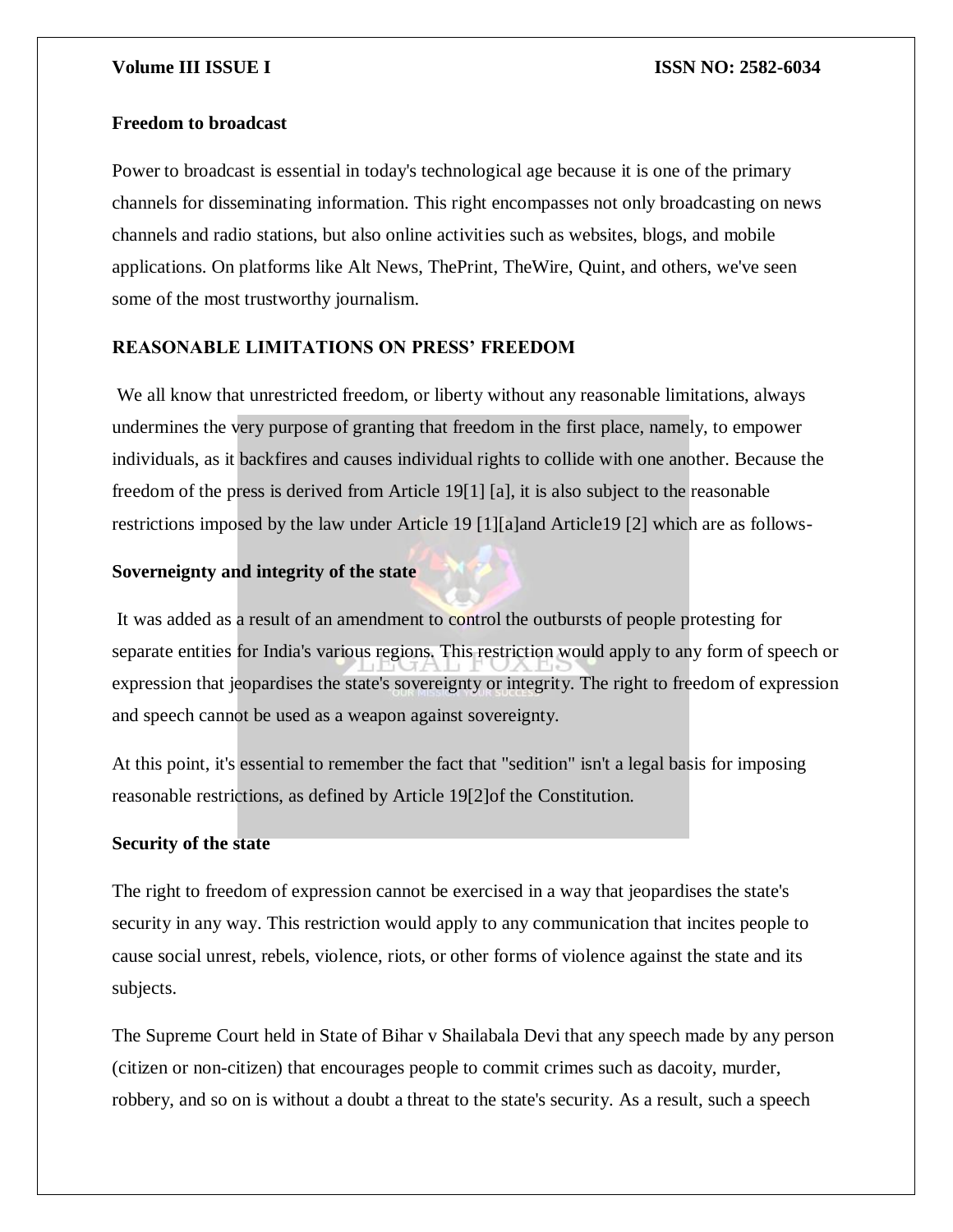will be regarded as a threat to the state's sovereignty or integrity, and an order to stop or curtail such communication will be issued under reasonable restrictions of article 19 [2].

### **Public order**

The Constitutional (First Amendment) Act of 1951 added this term. This clause was added to counteract the effects of the Supreme Court's ruling in RomeshThappar v State of Madras, which stated that the right to circulation is an integral part of the right to freedom of expression.

In the case of RamjiLal Modi vs. the State of Uttar Pradesh, The constitutionality of Indian Penal Code (IPC) Section 295A was called into question. The argument was that the mentioned section violates Part III of Article 19[1] [a] of the Constitution, which guarantees the right to freedom of speech and expression. The petitioner, who worked as a printer, publisher, and editor, was found guilty of unspecified offences. The petitioner, who worked as a printer, publisher, and editor, was found guilty of violating Section 295A of the Indian Penal Code. Furthermore, it was argued that this section is unprotected under Article 19 [2] of the constitution's reasonable restrictions. The Supreme Court rejected this argument, holding that if an individual causes public disorder by exercising his or her right to freedom of expression, he or she can be prosecuted under the mentioned section, which falls under the category of reasonable restrictions.

### **Contempt of court**

There is no doubt that freedom of speech and expression is essential for societal development, but ensuring and maintaining justice and equity is also essential. Though freedom of speech and expression is important, it cannot be used to overturn a court's decision.

Article 129 of the constitution empowers the Supreme Court and the High Courts to take punitive action for contempt of court. It was also held in C.K. Daphtary v O.P. Gupta that the S.228 of the IPC and Article 129 of the constitution are valid and fall within the scope of Article 19(2) of the constitution's reasonable restrictions. . As a result of the preceding discussion, we can deduce that freedom of speech and expression is resistant to Articles 19(2), 129, and 215 of the constitution.

### **Defamation**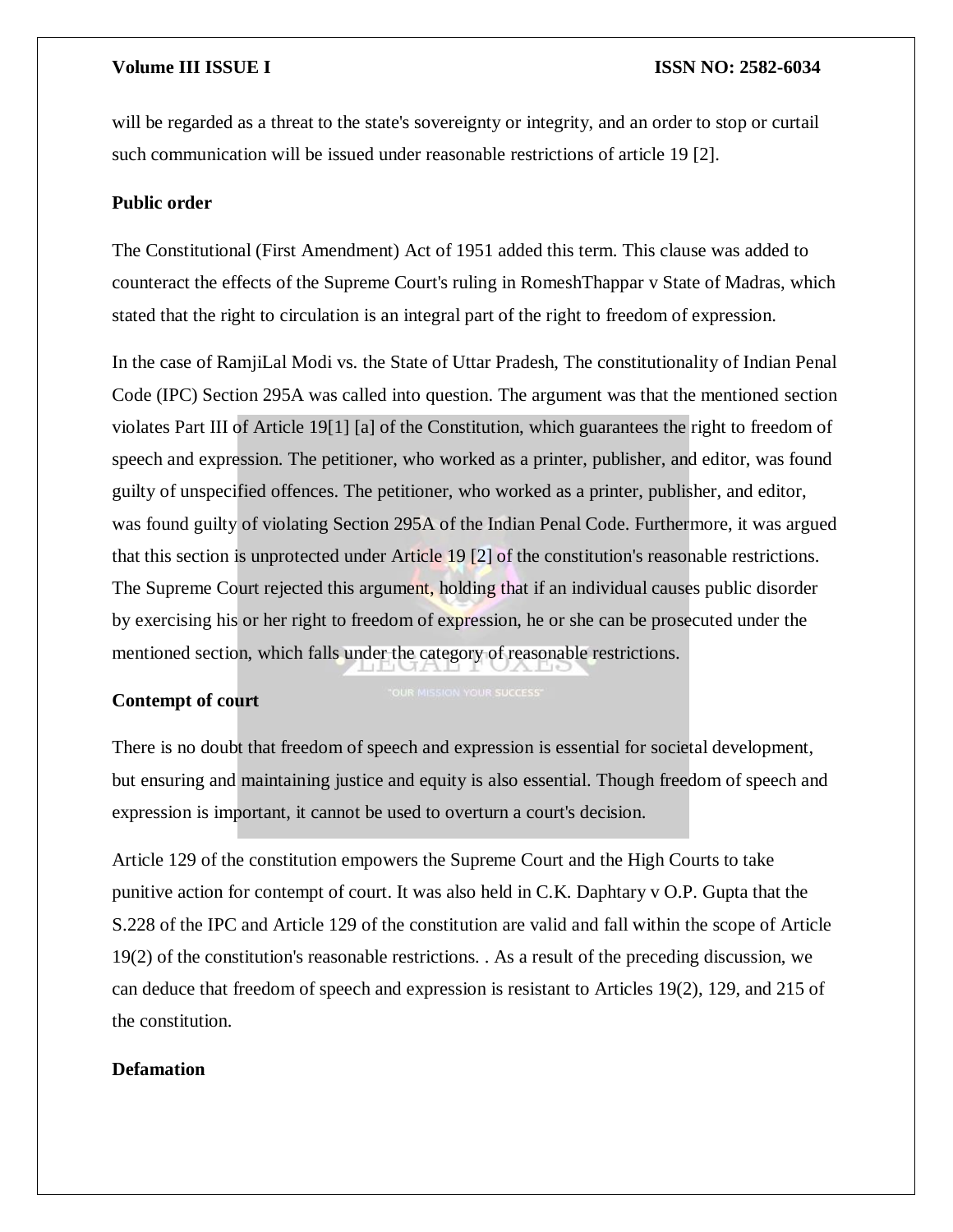Article 19[1] [a] does not grant permission to harm a person's reputation in the name of freedom of speech and expression. Defamation is defined as causing harm to someone's reputation, and it is a severe restriction on one's right to freedom of speech and expression.

### **Freindly relations with foreign states**

This ground, like the term "public order," was inserted into Article 19[2] of the Constitution through the Constitution (First Amendment) Act of 1951. The main goal of enacting this restriction was to combat hostile and false propaganda against any foreign country that may have friendly relations with the Republic of India.

Such activities may jeopardise the government's efforts to promote and maintain friendly relations with foreign countries, as well as to reap financial benefits from those relationships. The Supreme Court ruled in JaganNath v Union of India that all Commonwealth countries are foreign countries for the purposes of Article 19 of the Constitution. Another fact to remember is that members of the Commonwealth of Nations are citizens of the United Kingdom.

### **Inceiment to an offence**

The act of incitement or abetment to an offence is a distinct and independent offence per se, according to criminal law. Inciting an offence through freedom of speech and expression would be considered a threat to public order.This ground of reasonable restriction, like the terms "public order" and "friendly relations with foreign states," was incorporated into the constitution by the Constitution (First Amendment) Act of 1951.

The seven grounds for reasonable restrictions mentioned above serve as a line in the sand for defining the right to freedom of speech and expression, which includes the right to freedom of the press. As a result, one can deduce that the right to a free press prevails within the bounds of the constitution's Article 19[2] reasonable restrictions.

### **Freedom of Press and Legislative Priviledges**

The term privilege means an exceptional right and an exemption . In the context of the Indian Constitution and the parliamentary arena, the term "privilege and immunity" grants Lok Sabha and Rajya Sabha certain special and exceptional rights or their individual members who have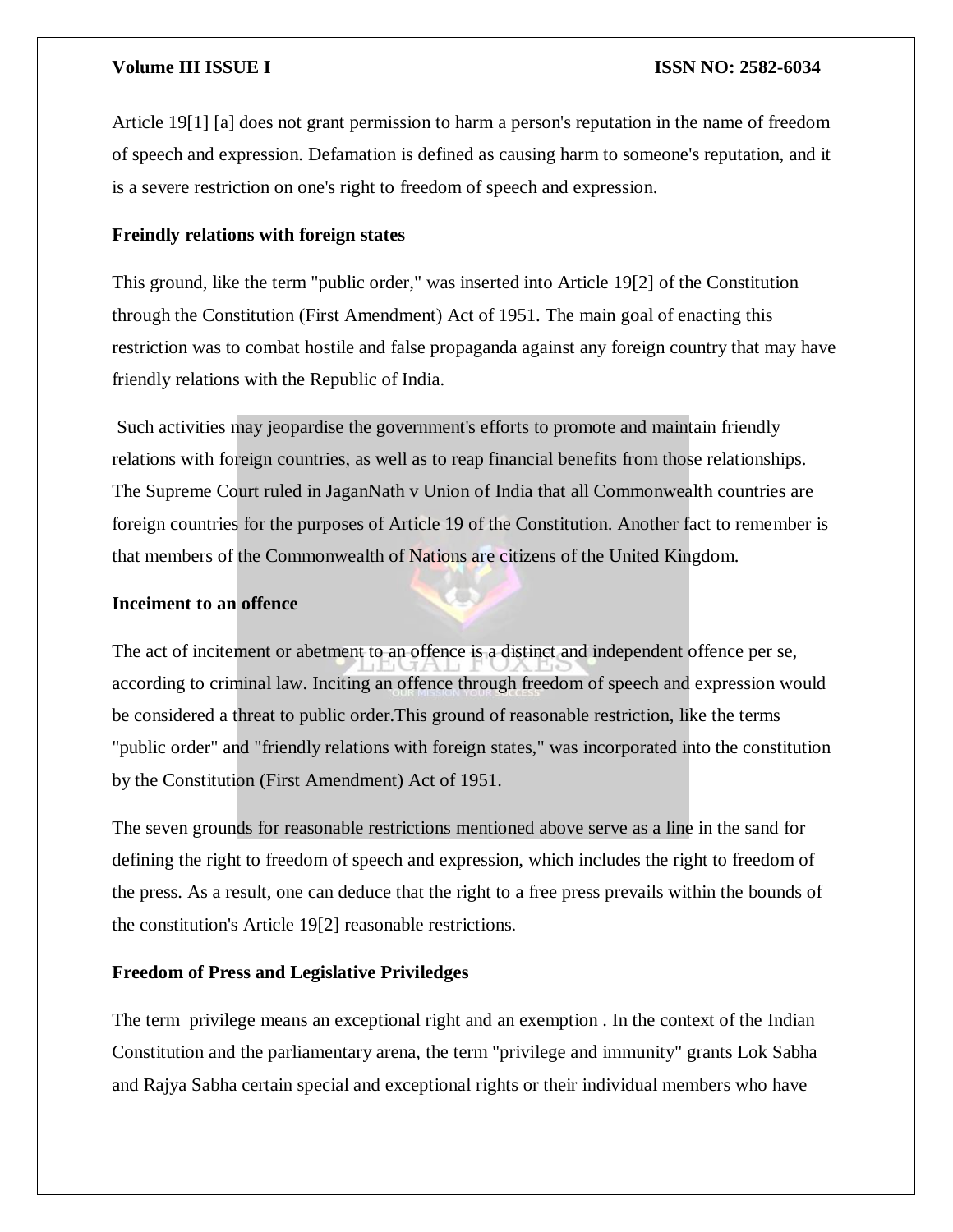been accepted as necessary to perform the constitutional duties in general**.** Press which is a fundamental right is limited by the privileges of the parliament. The press must take greater care and caution during the publication of any report, paper from parliamentary proceedings or the conduct of any member. Certain amendments have indeed been tabled to compensate press freedom, as the freedom of the media falls within the framework of the protection of parliamentary privileges. There seems to be no democracy if basic rights are violated.

The Supreme Court in case M.S.M. Sharma v. Sri Krishna Sinha<sup>1</sup> held that the legislature has the right and privilege under the scheme of the Constitution of India of completely prohibiting publication in the floors of houses and houses of the debate and proceedings and punishing for violation of those privileges. Therefore, freedom of speech and of expression as provided for in Art. 19(1)(a) shall be covered by Articles105(3) and 194(3). The legislative privilege lies above the fundamental right to freedom of expression and speech. If there is any conflict between Parliament's privilege pursuant to Article 105, clause 3 of the Constitution, and freedom of speech and expression, a harmonious construction of the provisions must resolve this inconsistency. The general nature of Article 19(1)(a) shall give in accordance with Art.105(3) of the Constitution a special provision. No person shall be bound under the authority of the member of that house for the publication, as specified in Article 105, clause 2, of the Constitution. Members are given the privileges to enable the parliament to function smoothly. But, because we are represented and work towards our well being, these rights should always be in conformity with fundamental rights. If the privileges do not conform to basic rights, the essence of democracy for the protection of citizens' rights will be lost.

### **SUGGESTIONS ON FREEDOM OF PRESS**

### **1. Growth with Freedom**

A young democracy like India can only survive if the press helps it develop social justice and serve the interests of the common people. A free press can aid in the development of a

 $\overline{a}$ 

<sup>1</sup> AIR 1959 SC 395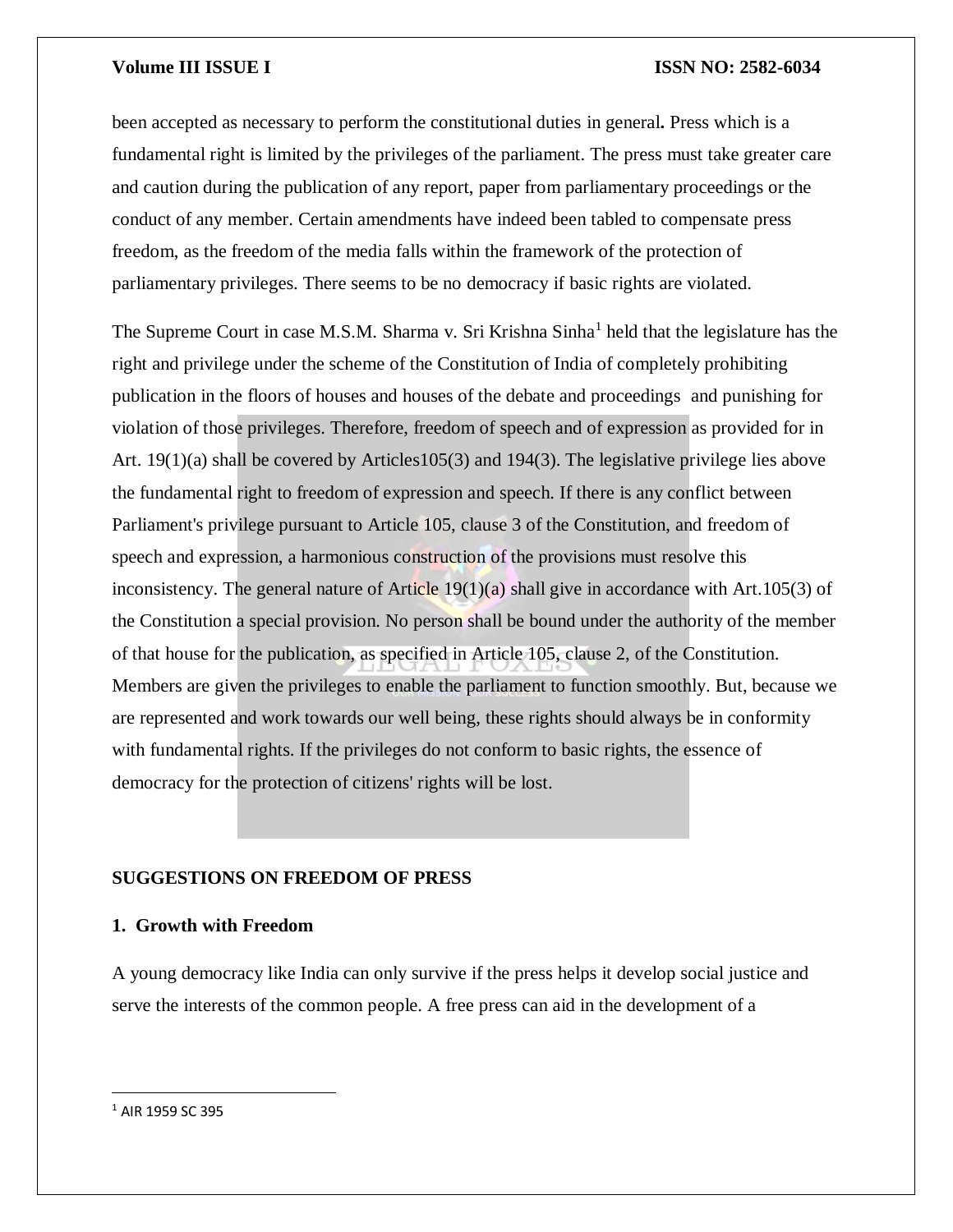population of citizens who are well-informed about current events as well as the country's problems and the solutions available to address them.

### **2. Importance of Constitutional Amendment**

To keep the general population of citizens in our young democracy well informed, the press requires special protection so that it can carry out its mission of recalling facts from various aspects of national life, evaluating them, and affirming them. The National Commission to Review the Constitution's Workings has recommended that Article 19(1)(a)be amended to include freedom of the press and media.

### **3. Press needs to Improve**

Because private businesses and those who control them are treated with kid gloves, the philosophy of those who are appointed to senior journalistic positions is influenced in part by the fact that many newspapers are owned by the same people. When it comes to gathering and disseminating facts and making comments, it has been observed that editors and journalists lack adequate freedom because they are under the control of capitalist owners. As a result, capitalist owners' pressure should be reduced.

# LEGAL FOXES<sup>.</sup>

## **4. Press to be allowed to freely represent**

The daily newspaper and daily news on electronic media are practically the only sources of information for most people. People can thus be given complete freedom of thought and discussion on public issues if newspapers and electronic media are allowed to freely represent various points of view, including those of the opposition, without government control.

### **CONCLUSION**

In all democratic countries, press freedom has always been a prized right, and the press is rightly referred to as the Fourth Pillar of Democracy. Until and unless there is transparency, the media can be considered the fourth pillar of democracy, and in this era, the media is considered a daily necessity because the day begins with the media and ends with the same, whether it is social media or electronic media or print media. We live in a democratic country where the citizen is supreme, and there must be checks and balances on the government, with the media playing a